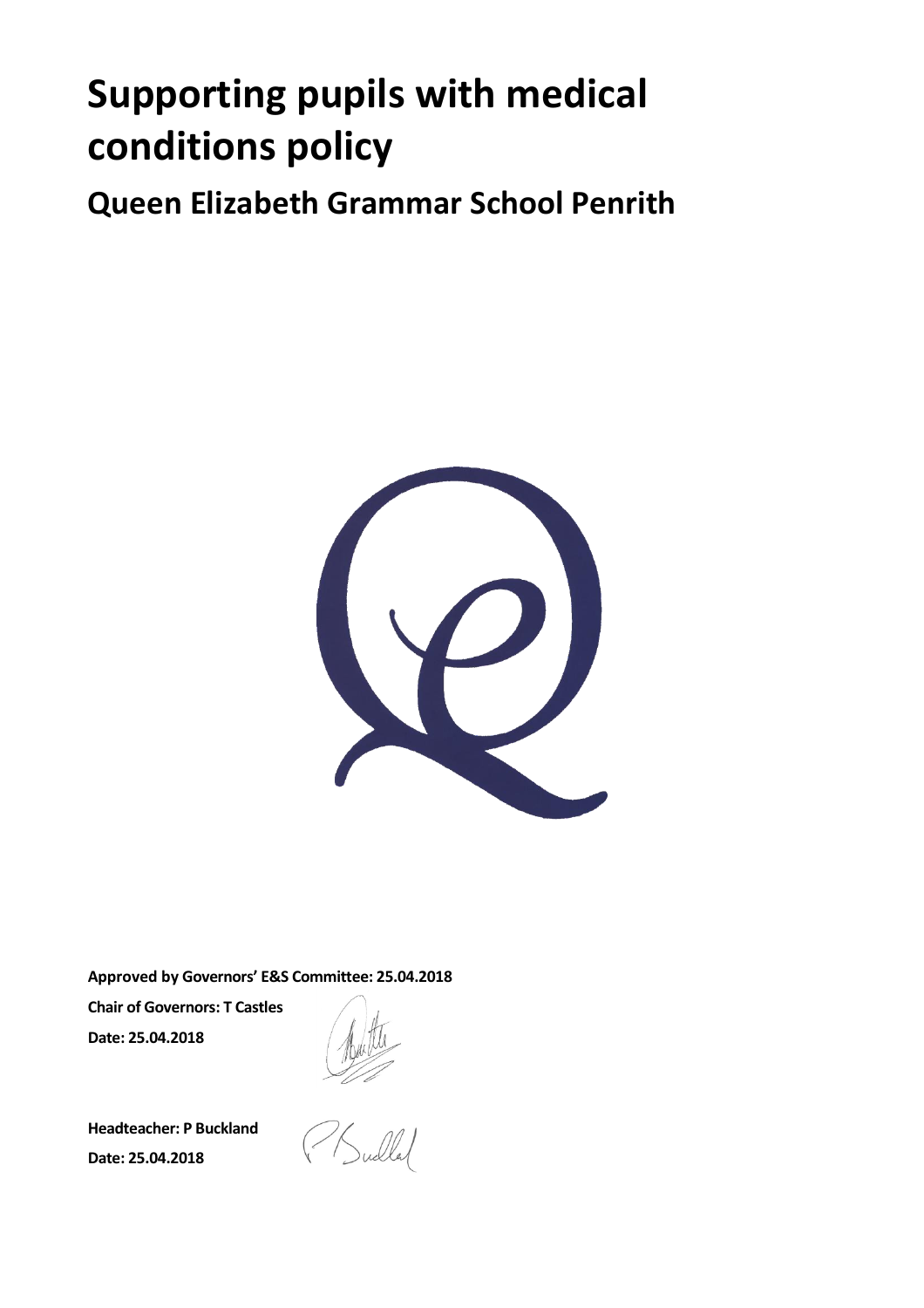#### **Contents**

#### **1. Aims**

This policy aims to ensure that:

- Pupils, staff and parents understand how our school will support pupils with medical conditions
- Pupils with medical conditions are properly supported to allow them to access the same education as other pupils, including school trips and sporting activities

The governing board will implement this policy by:

- Making sure sufficient staff are suitably trained
- Making staff aware of pupil's condition, where appropriate
- Making sure there are cover arrangements to ensure someone is always available to support pupils with medical conditions
- Providing supply teachers with appropriate information about the policy and relevant pupils
- Developing and monitoring individual healthcare plans (IHPs)

# **The named person with responsibility for implementing this policy is Paul Buckland, Headteacher**

#### **2. Legislation and statutory responsibilities**

This policy meets the requirements under [Section 100 of the Children and Families Act 2014,](http://www.legislation.gov.uk/ukpga/2014/6/part/5/crossheading/pupils-with-medical-conditions) which places a duty on governing boards to make arrangements for supporting pupils at their school with medical conditions.

It is also based on the Department for Education's statutory guidance: Supporting pupils at school with [medical conditions.](https://www.gov.uk/government/uploads/system/uploads/attachment_data/file/484418/supporting-pupils-at-school-with-medical-conditions.pdf)

This policy also complies with our funding agreement and articles of association.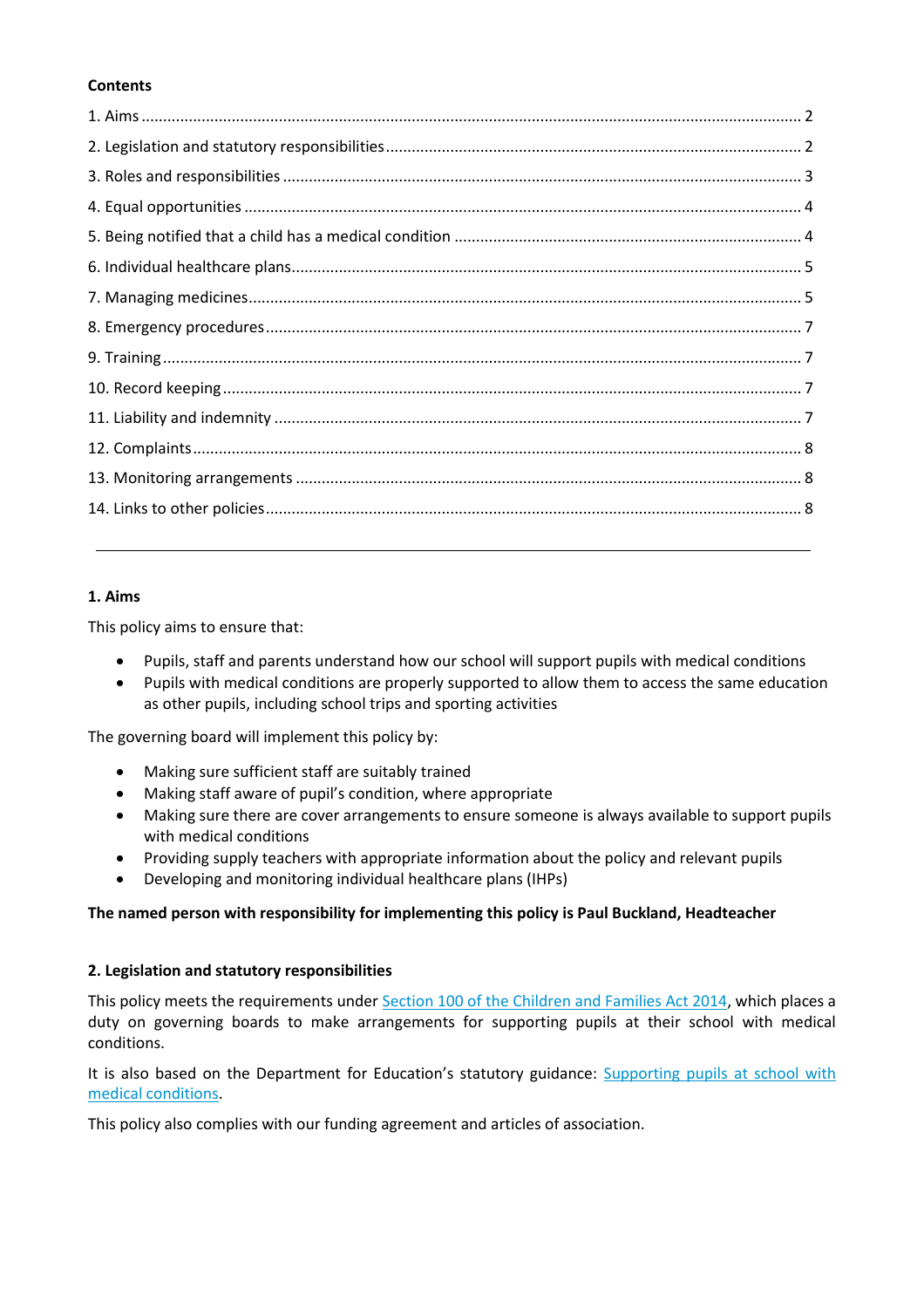#### **3. Roles and responsibilities**

#### **3.1 The governing board**

The governing board has ultimate responsibility to make arrangements to support pupils with medical conditions. The governing board will ensure that sufficient staff have received suitable training and are competent before they are responsible for supporting children with medical conditions.

#### **3.2 The Headteacher**

The Headteacher will:

- Make sure all staff are aware of this policy and understand their role in its implementation
- Ensure that there is a sufficient number of trained staff available to implement this policy and deliver against all individual healthcare plans (IHPs), including in contingency and emergency situations
- Take overall responsibility for the development of IHPs
- Make sure that school staff are appropriately insured and aware that they are insured to support pupils in this way
- Contact the appropriate local service in the case of any pupil who has a medical condition that may require support at school, but who has not yet been brought to the attention of local healthcare services.

## **3.3 Staff**

Supporting pupils with medical conditions during school hours is not the sole responsibility of one person. Any member of staff may be asked to provide support to pupils with medical conditions, although they will not be required to do so. This includes the administration of medicines.

Those staff who take on the responsibility to support pupils with medical conditions will receive sufficient and suitable training, and will achieve the necessary level of competency before doing so.

Teachers will take into account the needs of pupils with medical conditions that they teach. All staff will know what to do and respond accordingly when they become aware that a pupil with a medical condition needs help.

## **3.4 Parents**

Parents will:

- Provide the school with sufficient and up-to-date information about their child's medical needs
- Be involved in the development and review of their child's IHP and may be involved in its drafting
- Carry out any action they have agreed to as part of the implementation of the IHP e.g. provide medicines and equipment

#### **3.5 Pupils**

Pupils with medical conditions will often be best placed to provide information about how their condition affects them. Pupils should be fully involved in discussions about their medical support needs and contribute as much as possible to the development of their IHPs. They are also expected to comply with their IHPs.

## **3.6 Healthcare professionals**

It is good and safest practice for healthcare professionals to notify the school when a pupil has been identified as having a medical condition that will require support in school. This should be before the pupil starts school, wherever possible.

Healthcare professionals, such as GPs and paediatricians, should liaise with the school and notify us of any pupils identified as having a medical condition.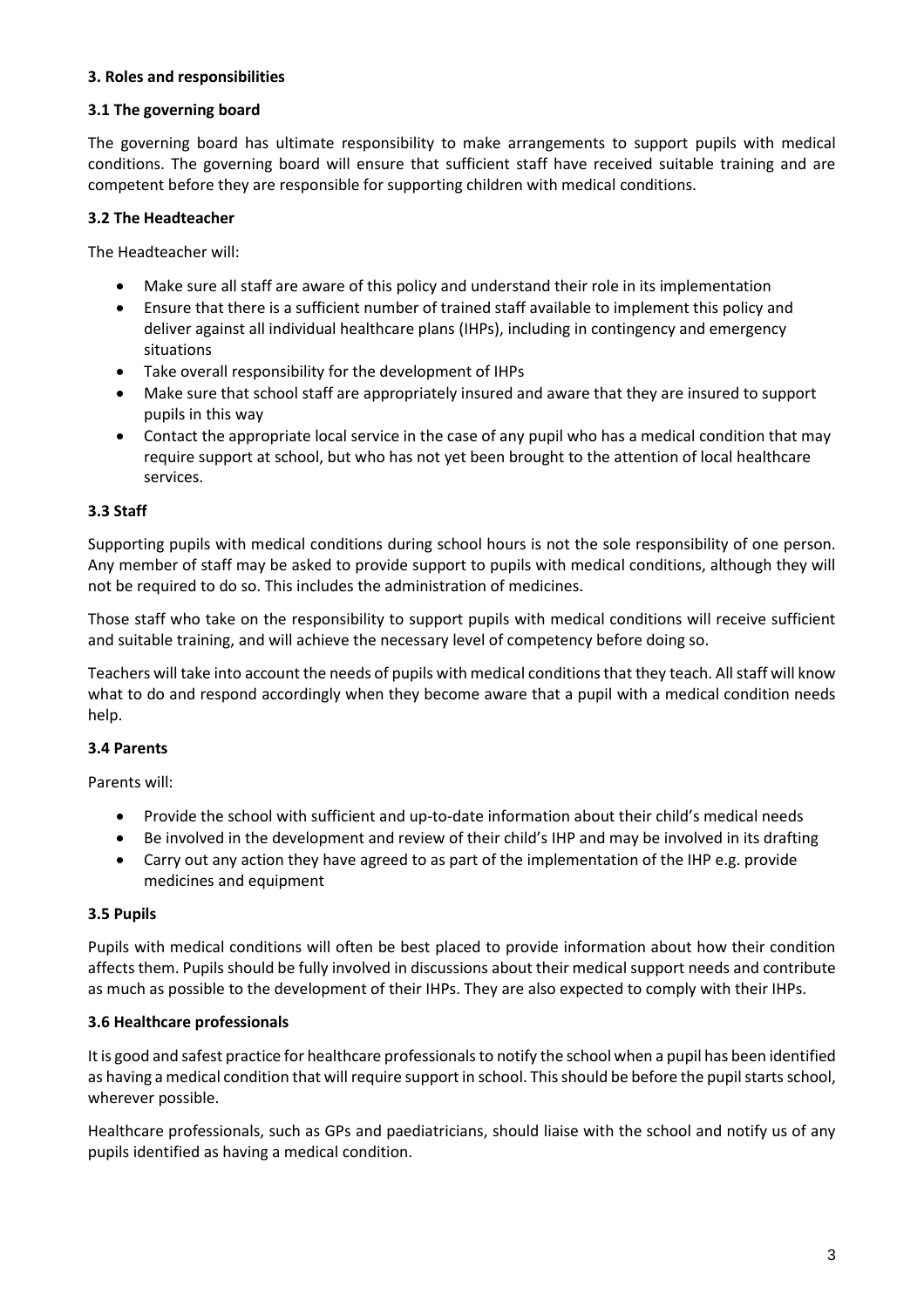# **4**. **Equal opportunities**

Our school is clear about the need to actively support pupils with medical conditions to participate in school trips and visits, or in sporting activities, and not prevent them from doing so.

The school will consider what reasonable adjustments need to be made to enable these pupils to participate fully and safely on school trips, visits and sporting activities.

Risk assessments will be carried out so that planning arrangements take account of any steps needed to ensure that pupils with medical conditions are included. In doing so, pupils, their parents and any relevant healthcare professionals will be consulted.

# **5. Being notified that a child has a medical condition**

When the school is notified that a pupil has a medical condition, the process outlined below will be followed to decide whether the pupil requires an IHP.

The school will make every effort to ensure that arrangements are put into place within 2 weeks, or by the beginning of the relevant term for pupils who are new to our school.

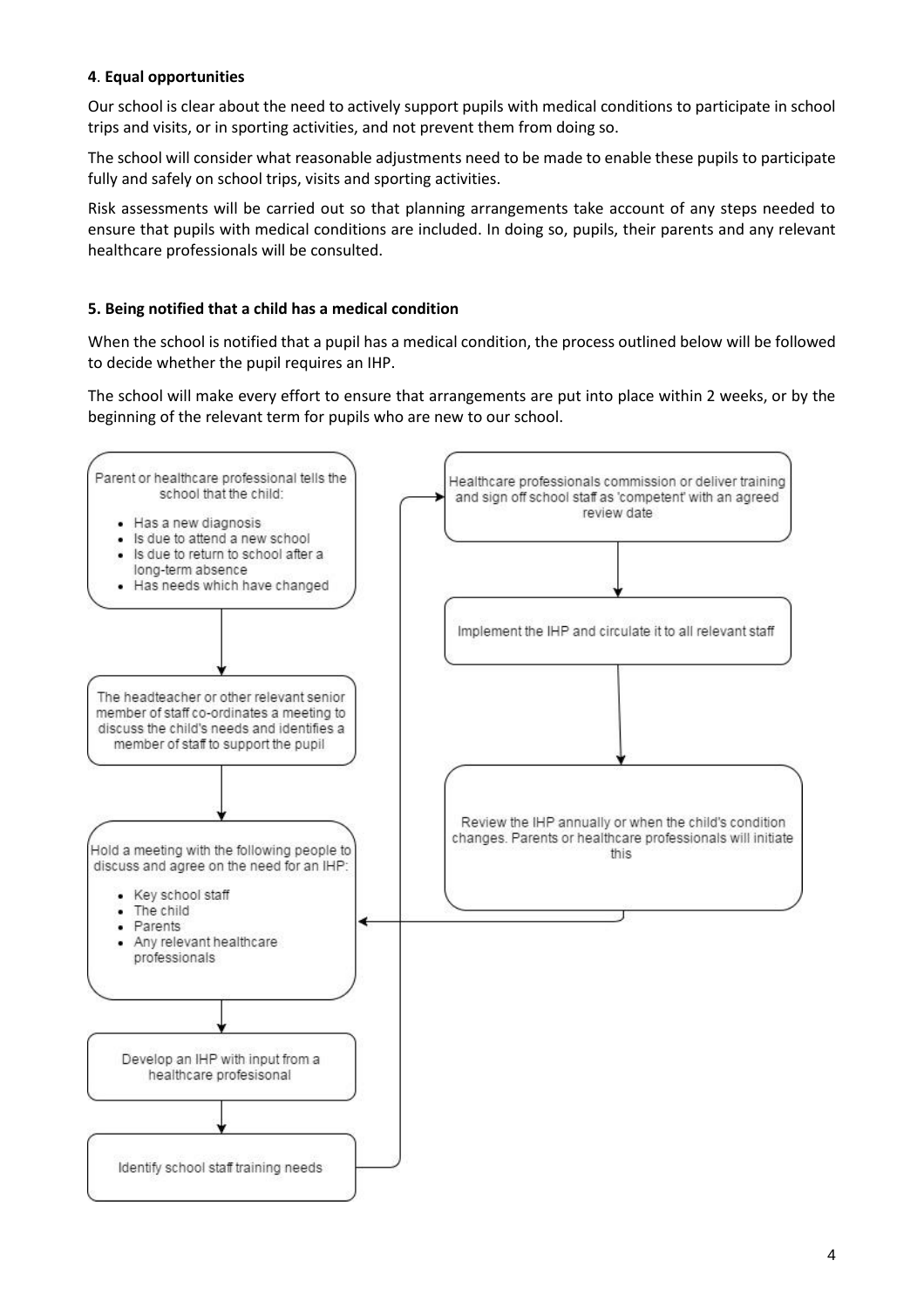## **6. Individual healthcare plans**

The Headteacher has overall responsibility for the development of IHPs for pupils with medical conditions. This has been delegated to Rebecca Chapman, Assistant Headteacher.

Plans will be reviewed at least annually, or earlier if there is evidence that the pupil's needs have changed.

Plans will be developed with the pupil's best interests in mind and will set out:

- What needs to be done
- When
- By whom

Not all pupils with a medical condition will require an IHP. It will be agreed with a healthcare professional and the parents when an IHP would be inappropriate or disproportionate. This will be based on evidence. If there is not a consensus, the Headteacher will make the final decision.

Plans will be drawn up in partnership with the school, parents and a relevant healthcare professional, such as the specialist or paediatrician, who can best advise on the pupil's specific needs. The pupil will be involved wherever appropriate.

IHPs will be linked to, or become part of, any statement of special educational needs (SEN) or education, health and care (EHC) plan. If a pupil has SEN but does not have a statement or EHC plan, the SEN will be mentioned in the IHP.

The level of detail in the plan will depend on the complexity of the child's condition and how much support is needed. The following will be considered when deciding what information to record on IHPs:

- The medical condition, its triggers, signs, symptoms and treatments
- The pupil's resulting needs, including medication (dose, side effects and storage) and other treatments, time, facilities, equipment, testing, access to food and drink where this is used to manage their condition, dietary requirements and environmental issues, e.g. crowded corridors, travel time between lessons
- Specific support for the pupil's educational, social and emotional needs. For example, how absences will be managed, requirements for extra time to complete exams, use of rest periods or additional support in catching up with lessons, counselling sessions
- The level of support needed, including in emergencies. If a pupil is self-managing their medication, this will be clearly stated with appropriate arrangements for monitoring
- Who will provide this support, their training needs, expectations of their role and confirmation of proficiency to provide support for the pupil's medical condition from a healthcare professional, and cover arrangements for when they are unavailable
- Who in the school needs to be aware of the pupil's condition and the support required
- Arrangements for written permission from parents and the Headteacher for medication to be administered by a member of staff, or self-administered by the pupil during school hours
- Separate arrangements or procedures required for school trips or other school activities outside of the normal school timetable that will ensure the pupil can participate, e.g. risk assessments
- Where confidentiality issues are raised by the parent/pupil, the designated individuals to be entrusted with information about the pupil's condition
- What to do in an emergency, including who to contact, and contingency arrangements

## **7. Managing medicines**

Prescription and non-prescription medicines will only be administered at school:

- When it would be detrimental to the pupil's health or school attendance not to do so **and**
- Where we have parents' written consent

**The only exception to this is where the medicine has been prescribed to the pupil without the knowledge of the parents.**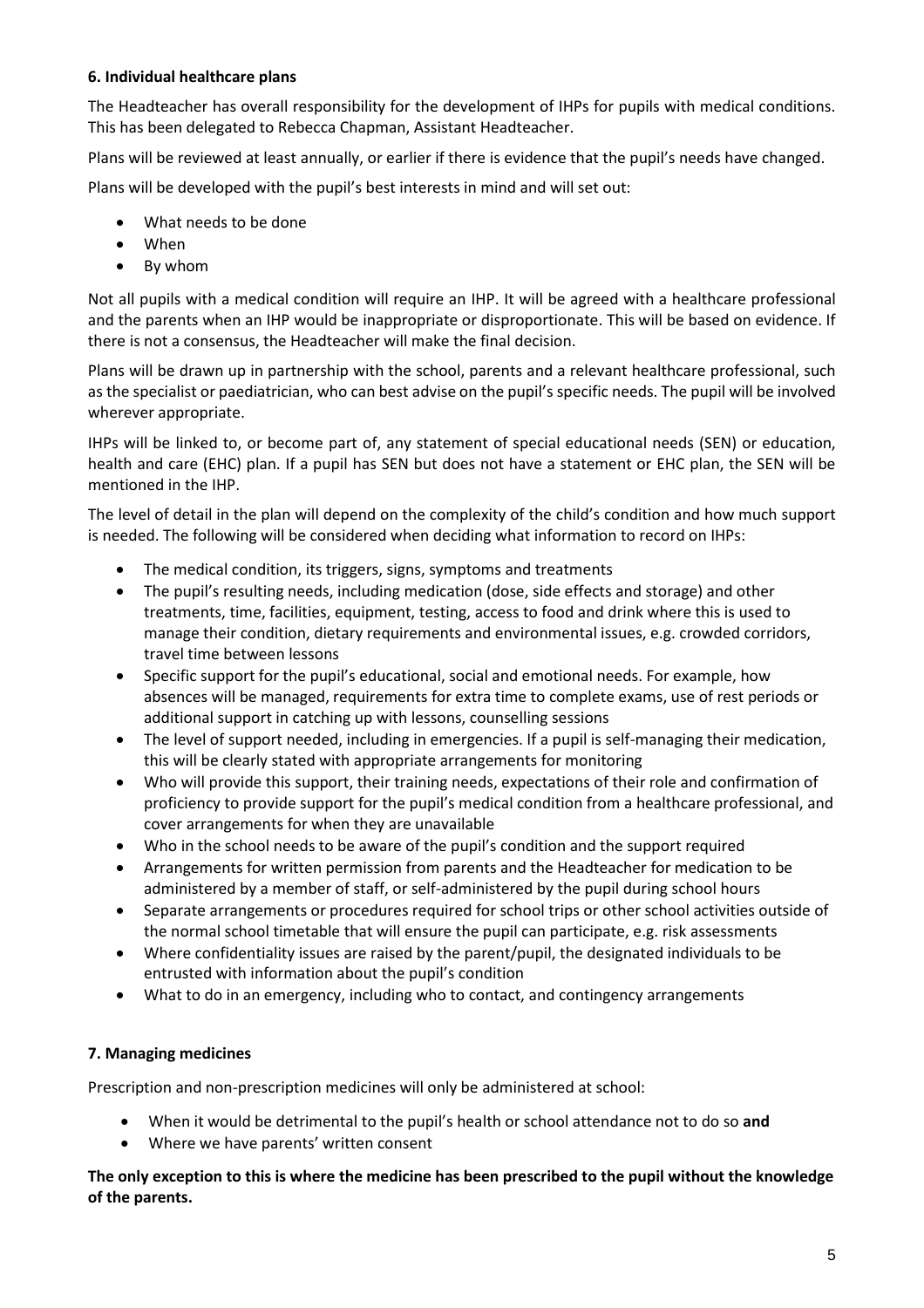Pupils under 16 will not be given medicine containing aspirin unless prescribed by a doctor.

Anyone giving a pupil any medication (for example, for pain relief) will first check maximum dosages and when the previous dosage was taken. Consent from parents/carers will always be obtained.

The school will only accept prescribed medicines that are:

- In-date
- Labelled
- Provided in the original container, as dispensed by the pharmacist, and include instructions for administration, dosage and storage

The school will accept insulin that is inside an insulin pen or pump rather than its original container, but it must be in date.

All medicines will be stored safely. Pupils will be informed about where their medicines are at all times and be able to access them immediately. Medicines and devices such as asthma inhalers, blood glucose testing meters and adrenaline pens will always be readily available to pupils and not locked away.

Medicines will be returned to parents to arrange for safe disposal when no longer required.

## **7.1 Controlled drugs**

[Controlled drugs](http://www.nhs.uk/chq/Pages/1391.aspx?CategoryID=73) are prescription medicines that are controlled under the [Misuse of Drugs Regulations 2001](http://www.legislation.gov.uk/uksi/2001/3998/schedule/1/made) and subsequent amendments, such as morphine or methadone.

A pupil who has been prescribed a controlled drug may have it in their possession if they are competent to do so, but they must not pass it to another pupil to use. All other controlled drugs are kept in a secure cupboard only named staff have access.

Controlled drugs will be easily accessible in an emergency and a record of any doses used and the amount held will be kept.

## **7.2 Pupils managing their own needs**

Pupils who are competent will be encouraged to take responsibility for managing their own medicines and procedures. This will be discussed with parents and it will be reflected in their IHPs.

Pupils will be allowed to carry their own medicines and relevant devices wherever possible. Staff will not force a pupil to take a medicine or carry out a necessary procedure if they refuse, but will follow the procedure agreed in the IHP and inform parents so that an alternative option can be considered, if necessary.

## **7.3 Unacceptable practice**

School staff should use their discretion and judge each case individually with reference to the pupil's IHP, but it is generally not acceptable to:

- Prevent pupils from easily accessing their inhalers and medication, and administering their medication when and where necessary
- Assume that every pupil with the same condition requires the same treatment
- Ignore the views of the pupil or their parents
- Ignore medical evidence or opinion (although this may be challenged)
- Send children with medical conditions home frequently for reasons associated with their medical condition or prevent them from staying for normal school activities, including lunch, unless this is specified in their IHPs
- If the pupil becomes ill, send them to the school office or medical room unaccompanied or with someone unsuitable
- Penalise pupils for their attendance record if their absences are related to their medical condition, e.g. hospital appointments
- Prevent pupils from drinking, eating or taking toilet or other breaks whenever they need to in order to manage their medical condition effectively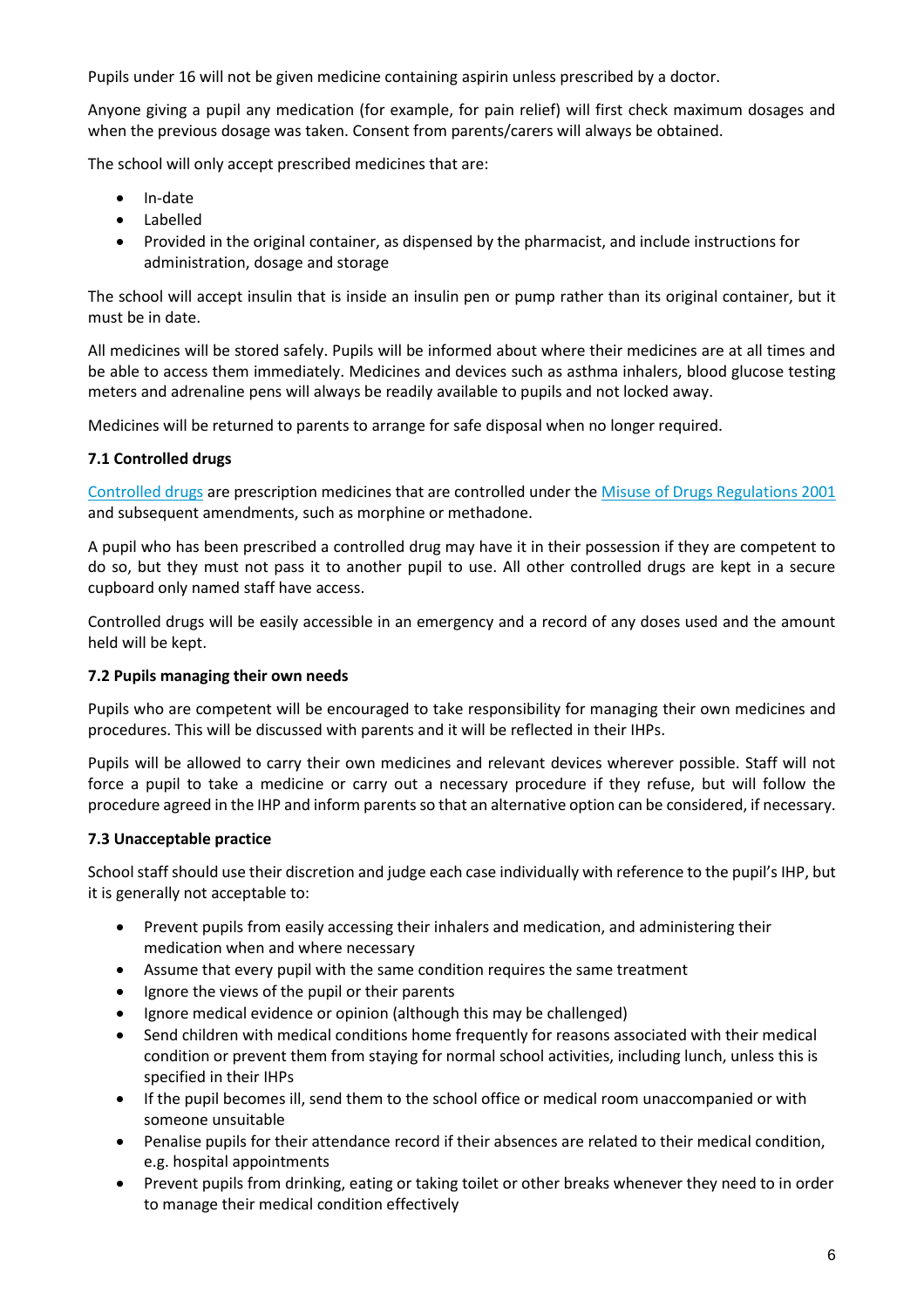- Require parents, or otherwise make them feel obliged, to attend school to administer medication or provide medical support to their pupil, including with toileting issues. No parent should have to give up working because the school is failing to support their child's medical needs
- Prevent pupils from participating, or create unnecessary barriers to pupils participating in any aspect of school life, including school trips, e.g. by requiring parents to accompany their child
- Administer, or ask pupils to administer, medicine in school toilets

## **8. Emergency procedures**

Staff will follow the school's normal emergency procedures (for example, calling 999). All pupils' IHPs will clearly set out what constitutes an emergency and will explain what to do.

When on site, if a pupil needs to be taken to hospital, staff will stay with the pupil until the parent arrives, or accompany the pupil to hospital by ambulance. Occasionally pupils may be driven to minor injuries by school staff, with the prior consent of parents/carers.

#### **9. Training**

Staff who are responsible for supporting pupils with medical needs will receive suitable and sufficient training to do so.

The training will be identified during the development or review of IHPs. Staff who provide support to pupils with medical conditions will be included in meetings where this is discussed.

The relevant healthcare professionals will lead on identifying the type and level of training required and will agree this with Paul Buckland, Headteacher or Rebecca Chapman, Assistant Headteacher. Training will be kept up to date.

Training will:

- Be sufficient to ensure that staff are competent and have confidence in their ability to support the pupils
- Fulfil the requirements in the IHPs
- Help staff to have an understanding of the specific medical conditions they are being asked to deal with, their implications and preventative measures

Healthcare professionals will provide confirmation of the proficiency of staff in a medical procedure, or in providing medication.

All staff will receive training so that they are aware of this policy and understand their role in implementing it, for example, with preventative and emergency measures so they can recognise and act quickly when a problem occurs. This will be provided for new staff during their induction.

#### **10. Record keeping**

The governing board will ensure that written records are kept of all medicine administered to pupils. Parents will be informed if their pupil has been unwell at school.

IHPs are kept in a readily accessible place which all staff are aware of.

#### **11. Liability and indemnity**

The governing board will ensure that the appropriate level of insurance is in place and appropriately reflects the school's level of risk.

The school is a member of the Department for Education's risk protection arrangement (RPA).